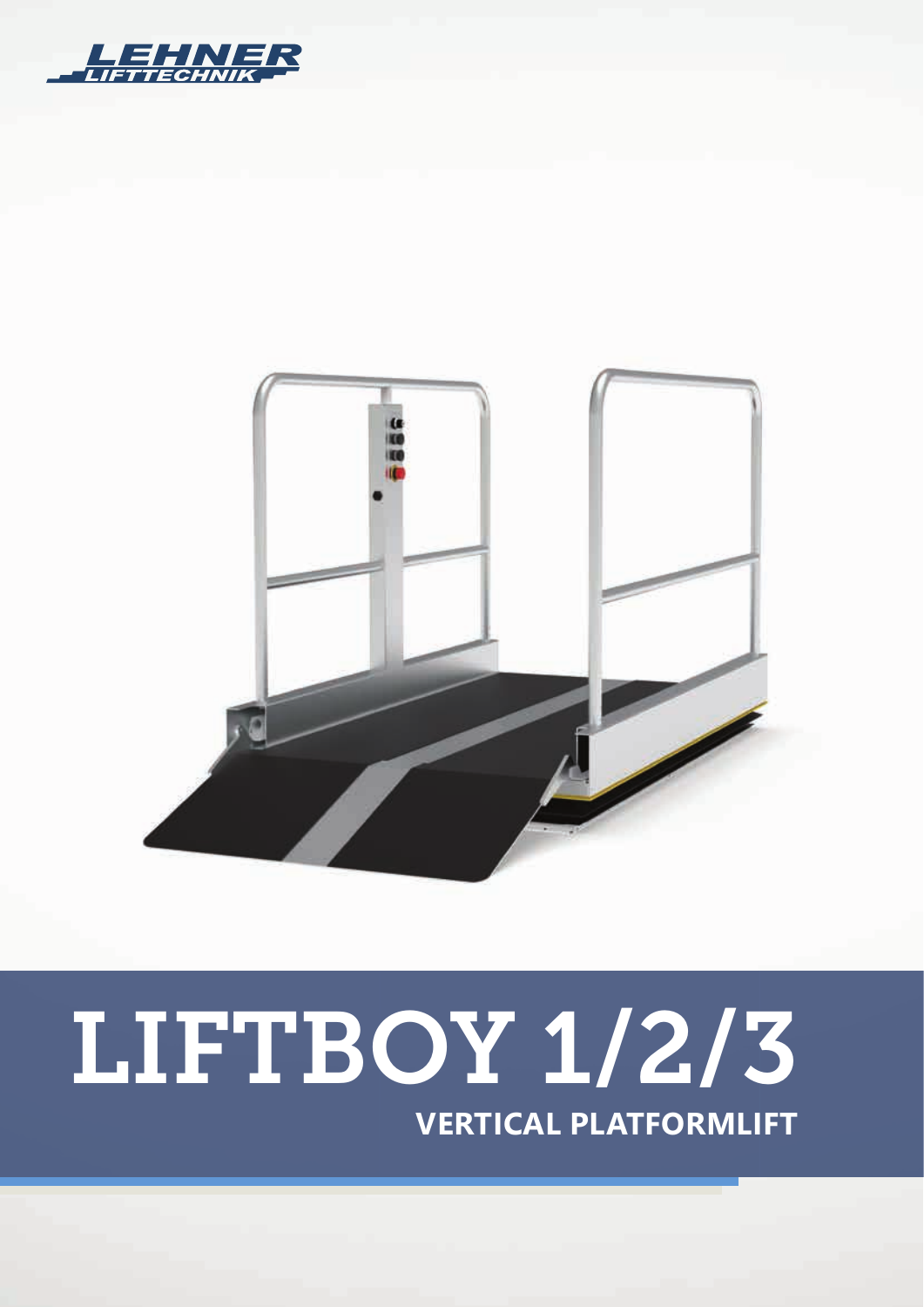## LIFTBOY 1/2/3

The vertical platform lift Liftboy 1/2/3 is an ideal lift system to comfortably overcome height differences up to 970 mm.







**Handset** on spiral cable for comfortable control on the platform



**Outdoor installation** for temporary or permanent use

The optional **safety bar** at the upper level serves as fall protection



## Simple installation

The clever construction and the low weight allow a quick installation with minimal structural works necessary on site.

#### Comfort

The Liftboy guarantees a quiet ride with optimal user comfort ensured by a stable and smooth lifting movement.

## Reliable

Designed for outdoor or indoor installation, the strong motor in combination with robust electronics ensure a reliable and low-maintenance performance.

|                            | Liftboy 1                               | Liftboy 2/3                             |
|----------------------------|-----------------------------------------|-----------------------------------------|
| Lifting height             | 595 mm                                  | 830/970 mm                              |
| Load capacity              | 180 kg                                  | 300/240 kg                              |
| Lifting speed              | $10 \text{ mm/s}$                       | $10 \text{ mm/s}$                       |
| Minimum height of platform | 100 mm                                  | 120/135 mm                              |
| Drive system               | 24 V actuator with scissor<br>mechanism | 24 V actuator with scissor<br>mechanism |
| Inner dimensions           | 713 x 1170 mm                           | 800 x 1495 mm                           |
| <b>Outer dimensions</b>    | 810 x 1180 mm                           | 924 x 1505 mm                           |
| Power supply               | $1 \times 230$ V / 50-60 Hz             | 1 × 230 V / 50-60 Hz                    |
| Standard ramp              | $500 \text{ mm}$                        | 500/750 mm                              |
| Basic colours              | <b>RAL 9007</b><br><b>RAL 7035</b>      | <b>RAL 9007</b><br><b>RAL 7035</b>      |







## Available options

- Coating in any RAL colour
- Indoor and outdoor installation
- Version for public buildings
- Gate at upper landing
- Safety bar on the platform
- Transport wheels for mobile version
- Extra long access ramp
- 90° entry-exit
- External control (hard wired or radio controlled)
- Installation in a pit





Optional: **Door at upper landing with electric lock** and a control pillar for public buildings

#### **Liftboy**  $1/2/3$  – Technical specifications



Optional: **Manual access ramp** folds down when unit is lifting and creates a barrier against rolling off



Optional: **Transport wheels** ideal for different places of use



Version with **door at upper landing, high barriers** and **control pillar**